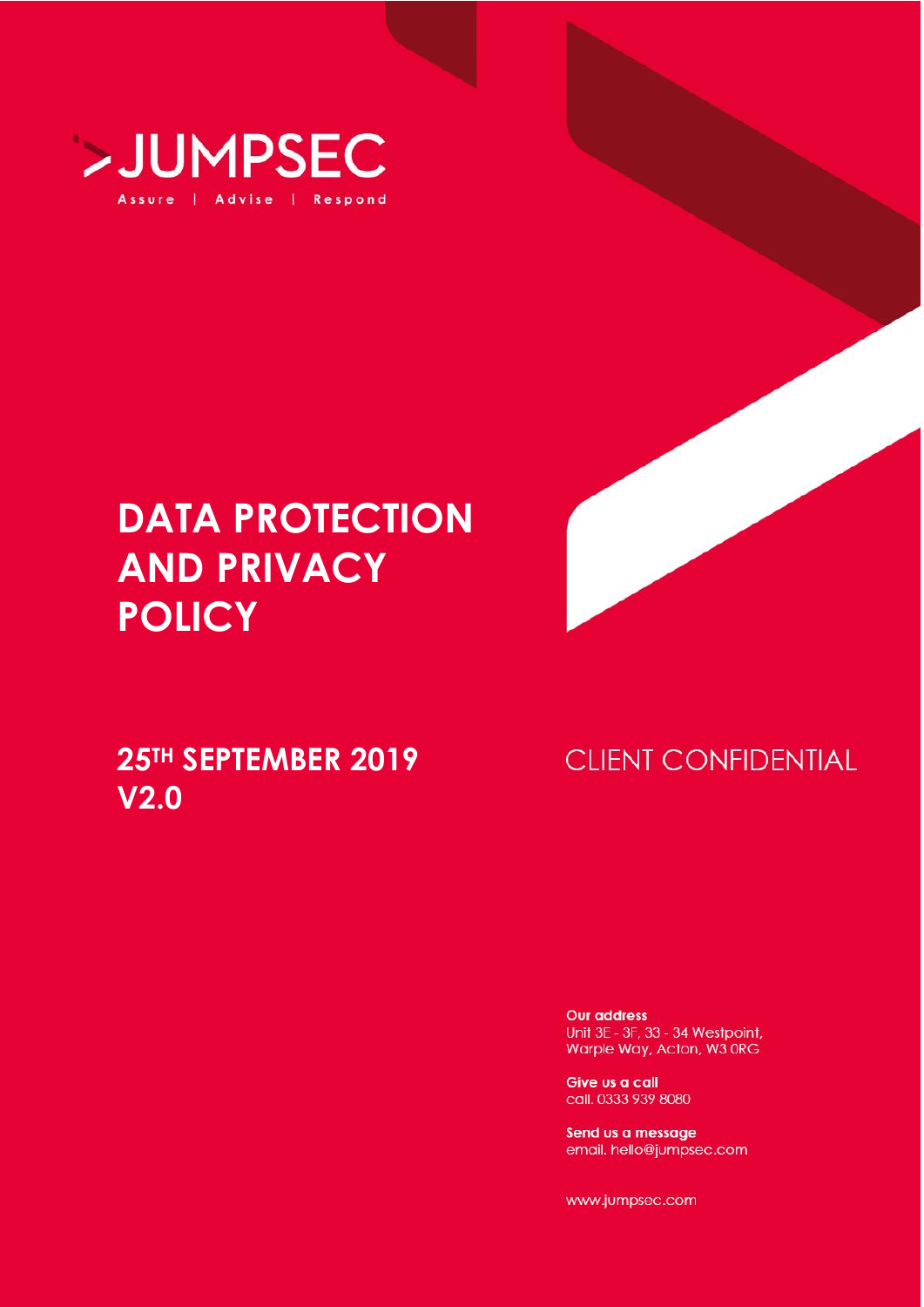

#### Table of contents

| $\mathbf{1}$ . | <b>INTRODUCTION</b>                                     | 3              |
|----------------|---------------------------------------------------------|----------------|
| 2.             | WHO ARE WE?                                             | 3              |
| 3.             | WHAT IS 'PERSONAL DATA'?                                | 3              |
| 4.             | HOW DO WE COLLECT PERSONAL DATA?                        | 3              |
| 5.             | WHAT TYPE OF PERSONAL DATA IS COLLECTED AND PROCESSED?  | 3              |
| 6.             | WHAT ARE OUR LAWFUL BASES FOR PROCESSING PERSONAL DATA? | 3              |
| 7.             | HOW DO WE USE PERSONAL DATA?                            | 4              |
| 8.             | HOW LONG DO WE KEEP PERSONAL DATA?                      | 4              |
| 9.             | WHAT WILL WE NOT DO WITH PERSONAL DATA?                 | $\overline{4}$ |
| 10.            | HOW SECURE IS THE PERSONAL DATA WE PROCESS?             | 4              |
| 11.            | WHAT ARE YOUR RIGHTS IN RELATION TO YOUR PERSONAL DATA? | 4              |
| 12.            | WHERE IS YOUR DATA STORED?                              | 5              |
| 13.            | WHAT IS THE PROCESS FOR DATA BREACH?                    | 5              |
| 14.            | <b>HOW WE USE COOKIES</b>                               | 5              |
| 15.            | LINKS TO OTHER WEBSITES                                 | 5              |
| 16.            | <b>VERSION HISTORY OF PRIVACY POLICY</b>                | 5              |

#### **Copyright (c) 2018 JUMPSEC Ltd**

#### **All Rights Reserved**

The content of this document includes detailed commercial, financial and legal information, which is confidential and commercially sensitive. Disclosure of this content will harm the commercial interest of JUMPSEC LTD and for that reason any of its information should not be disclosed as a request of The Freedom of Information Act 2000. The document or any part of it should not be duplicated or the contents transmitted to any third party without the express approval of JUMPSEC LTD.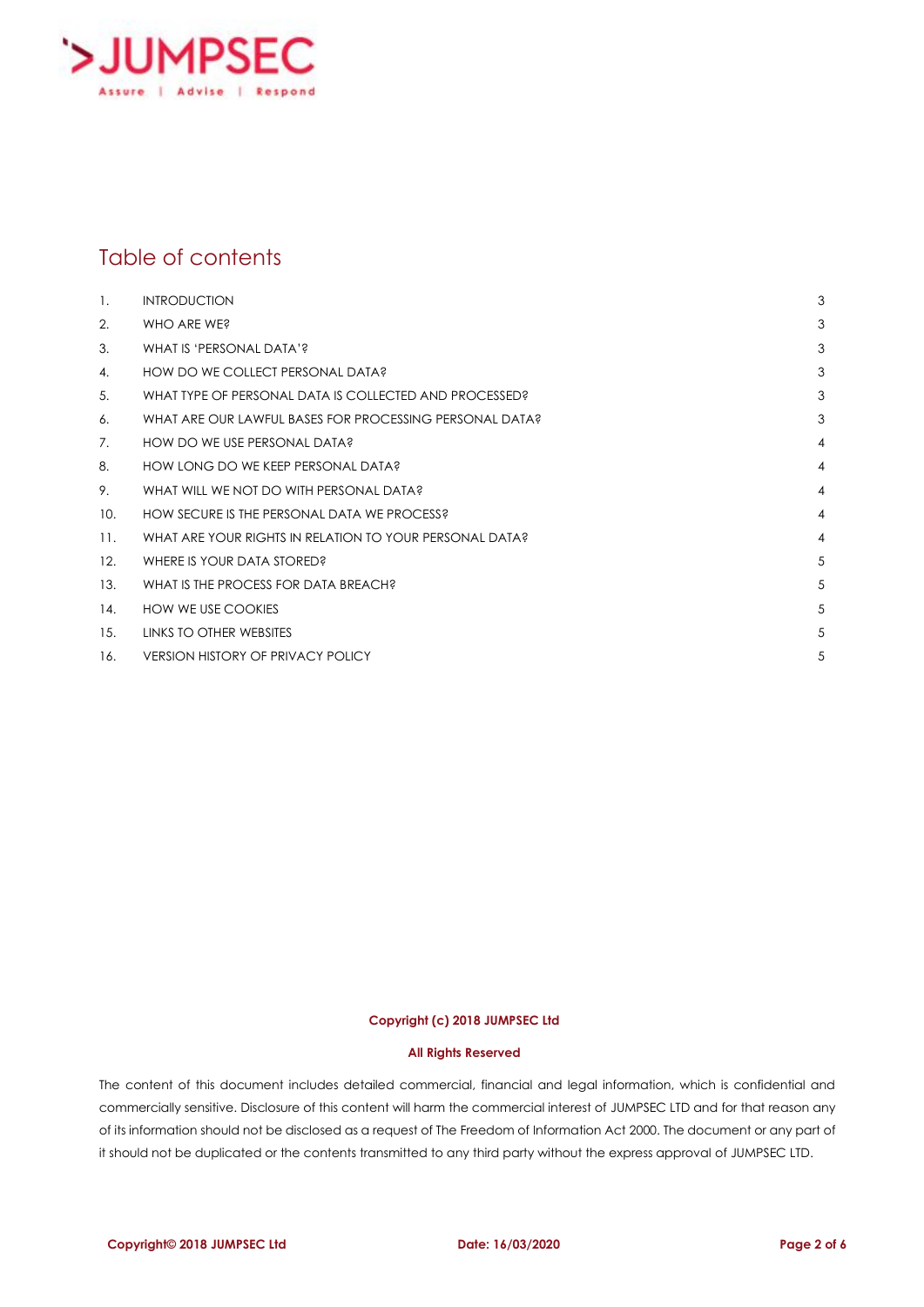

## <span id="page-2-0"></span>1. Introduction

#### <https://www.jumpsec.com/privacy-policy/>

JUMPSEC Ltd are committed to protecting and respecting your privacy and personal data. We ask your consent to store it (and you can withdraw this consent at any time). We store it securely. We process it fairly and lawfully. We never share it with anyone. We will delete it if you ask us to. We won't contact you if you ask us not to.

This Privacy Policy sets out how JUMPSEC collect, use and process your personal data both when you use this website and elsewhere. This policy is compliant with the General Data Protection Regulation (GDPR) and is effective as of 25th May 2018.

JUMPSEC may update this Privacy Policy from time to time by amending this web page. Please check this page regularly for changes to this Privacy Policy. If we make any material changes to this Privacy Policy we will notify you before they take effect. Any such material changes will only apply to personal data collected after the revised Privacy Policy took effect.

If you have any queries regarding this policy and / or your data privacy, please contact us using any of the following:

Email: hello@jumpsec.com / Phone: 03339398080 / Address: JUMPSEC Limited, 3E&F Westpoint, 33-34 Warple Way, Acton, W<sub>3</sub> ORG

#### <span id="page-2-1"></span>2. Who are we?

JUMPSEC help organisations overcome the continuously evolving cyber threat landscape. Established in 2012. JUMPSEC is a limited partnership registered in England and Wales under registration no. 08327063, and is registered at 1 Golden Court, Richmond, Surrey, TW9 1EU.

#### <span id="page-2-2"></span>3. What is 'personal data'?

The GDPR applies to 'personal data', meaning any information relating to an identifiable person who can be directly or indirectly identified from that information.

#### <span id="page-2-3"></span>4. How do we collect personal data?

We collect personal data about you if you use our website, if you contact us about products and services, at events, if you're a customer or supplier.

#### <span id="page-2-4"></span>5. What type of personal data is collected and processed?

We collect and process the following personal data:

- Name and job title
- Contact information including email address
- Other information relevant to our products and services.

#### <span id="page-2-5"></span>6. What are our lawful bases for processing personal data?

The GDPR demands that we have a valid lawful basis to process personal data. There are six available legal bases for processing. We rely on at least one of the following legal bases when we collect personal data in the ways described above:

Your consent, which is explicitly given and can be easily withdrawn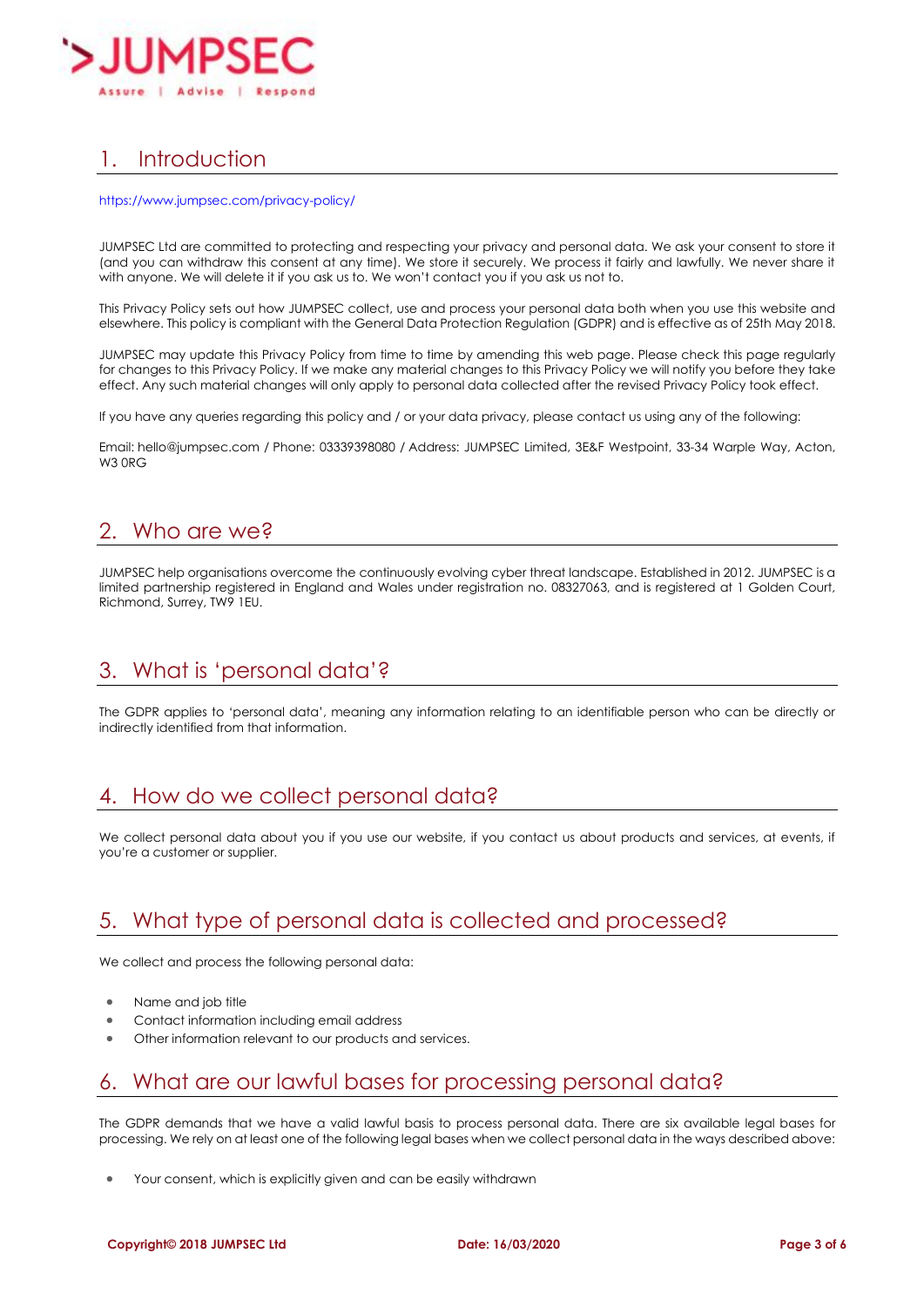

• A legitimate interest, ours and / or yours. If you ask us for information, it is in your legitimate interest that we process your personal data. If we have a contractual relationship with you, it is in both our legitimate interests that we process your personal data.

### <span id="page-3-0"></span>7. How do we use personal data?

JUMPSEC use personal data for the following reasons:

- To respond to explicit requests about our products and services
- To improve our products and services
- To manage our employees, suppliers, clients, contractors, prospects and contacts
- To maintain our own accounts and records
- To inform you of IT-related and JUMPSEC news, events, activities and services.

#### <span id="page-3-1"></span>8. How long do we keep personal data?

We keep personal data so long as we have consent to keep it or a legitimate interest in keeping it.

#### <span id="page-3-2"></span>9. What will we not do with personal data?

- We will not share your personal data with others unless they have a legitimate interest in it or we are required by law to share it.
- We will not transfer your personal date outside the European Economic Area or to any international organisation without prior written content.

#### <span id="page-3-3"></span>10. How secure is the personal data we process?

JUMPSEC is committed to ensuring that personal data is secure. Personal data is treated as strictly confidential.

To prevent unauthorised access or disclosure, we have put in place suitable physical, technical and managerial controls to safeguard and secure personal data.

#### <span id="page-3-4"></span>11. What are your rights in relation to your personal data?

The GDPR gives individuals the following rights in relation to their personal data:

- The right to be informed about the collector, collection, and processing of your personal data (which is what we are doing in this Privacy Policy)
- The right to access their personal data, i.e. you can ask us for a copy of your personal data. We must respond to such requests within one month
- The right to rectification, i.e. you can ask us to amend your personal data if it is inaccurate or out of date. We must respond to such requests within one month
- The right to request that your personal data is erased where there is no compelling reason for its continued processing
- The right to request that we restrict processing of your personal data if you contest its accuracy or the legitimacy of its processing
- The right to data portability, i.e. the right to request that we provide you with your personal data in a structured, commonly used and machine-readable format
- The right to object to the processing of personal data for legitimate interests, the performance of a task in the public interest / exercise of official authority, direct marketing, and / or scientific or historical research and statistics
- The right to escalate any data privacy complaints to the Information Commissioners' Office.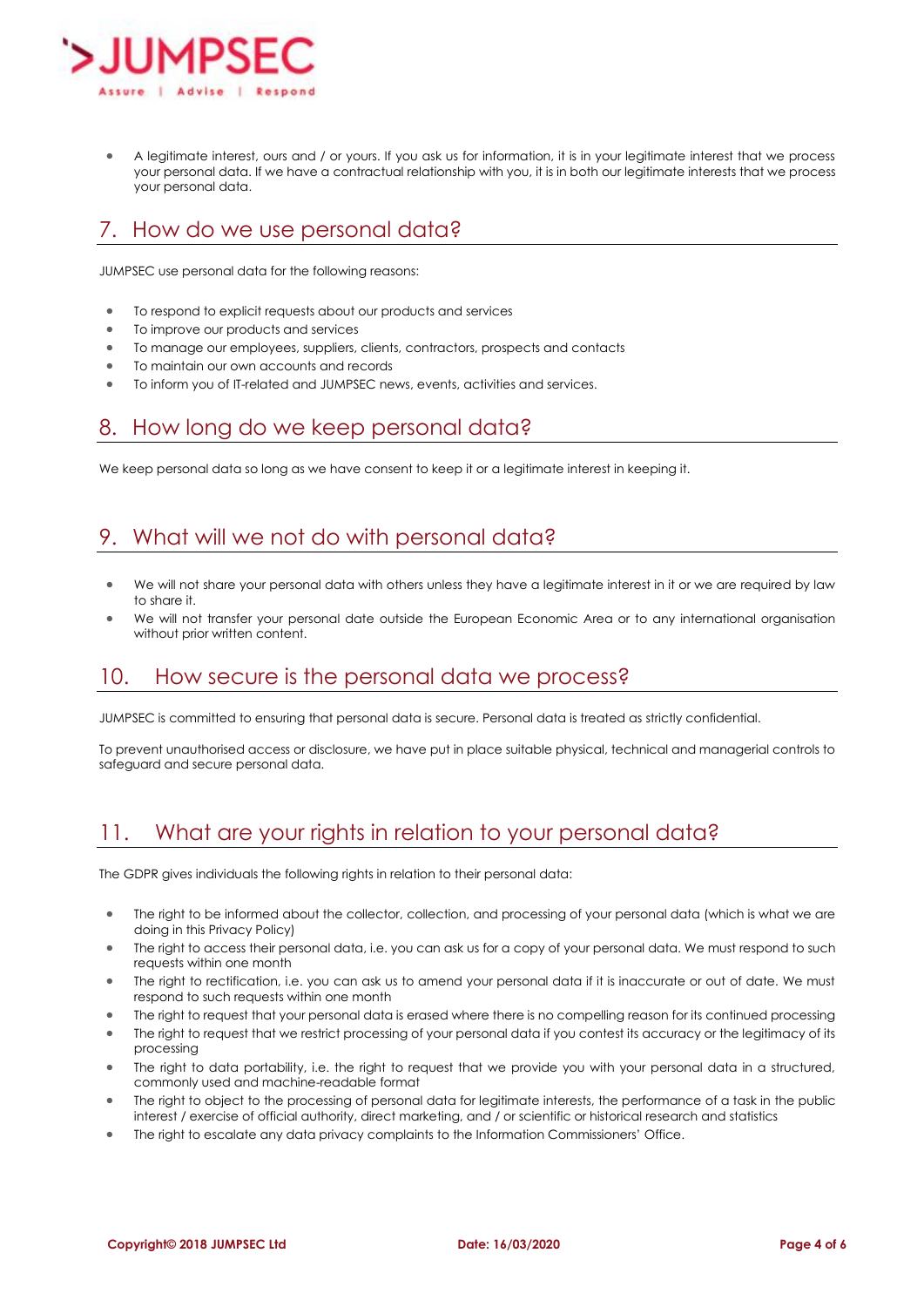

### <span id="page-4-0"></span>12. Where is your data stored?

The data we collect as mentioned in this policy can be stored in a number of locations based on how you contact us, data we have collected during meetings/conferences and services you have or had with us. All data you have with us could be contained within email, internal file shares or selected 3rd party vendors where the utmost is done to protect the security of the data.

#### <span id="page-4-1"></span>13. What is the process for data breach?

In the event of a breach of security leading to the accidental or unlawful destruction, loss, alteration, unauthorised disclosure of, or access to, personal data, JUMPSEC shall promptly bring together its security team and then assess the risk to confidential and/or sensitive information and if appropriate, report the breach the affected client(s) and to the ICO (more information on the ICO website).

- We have robust breach detection, investigation and internal reporting procedures in place
- We have a process to record any personal data breaches, regardless of whether we are required to notify
- Notify the ICO no later than 72 hours after becoming aware of a breach: [https://ico.org.uk/for-organisations/report-a](https://ico.org.uk/for-organisations/report-a-breach/)[breach/](https://ico.org.uk/for-organisations/report-a-breach/)
- If the breach is likely to result in a high risk of adversely affecting individuals' rights and freedoms, we will inform those individuals without undue delay

#### <span id="page-4-2"></span>14. How we use cookies

A cookie is a small file which asks permission to be placed on your computer's hard drive. Once you agree, the file is added and the cookie helps analyse web traffic or lets you know when you visit a particular site. Cookies allow web applications to respond to you as an individual. The web application can tailor its operations to your needs, likes and dislikes by gathering and remembering information about your preferences.

We use traffic log cookies to identify which pages are being used. This helps us analyse data about web page traffic and improve our website in order to tailor it to customer needs. We only use this information for statistical analysis purposes and then the data is removed from the system.

Overall, cookies help us provide you with a better website, by enabling us to monitor which pages you find useful and which you do not. A cookie in no way gives us access to your computer or any information about you, other than the data you choose to share with us.

You can choose to accept or decline cookies. Most web browsers automatically accept cookies, but you can usually modify your browser setting to decline cookies if you prefer. This may prevent you from taking full advantage of the website.

#### <span id="page-4-3"></span>15. Links to other websites

Our website may contain links to other websites of interest. However, once you have used these links to leave our site, you should note that we do not have any control over that other website. Therefore, we cannot be responsible for the protection and privacy of any information which you provide whilst visiting such sites and such sites are not governed by this privacy statement. You should exercise caution and look at the privacy statement applicable to the website in question.

## <span id="page-4-4"></span>16. Version History of Privacy Policy

| 16/05/2018 full version of Privacy Policy | Isabelle Bearn/Matt Norris |
|-------------------------------------------|----------------------------|
| 25/09/2019 added branding                 | Isabelle Bearn             |